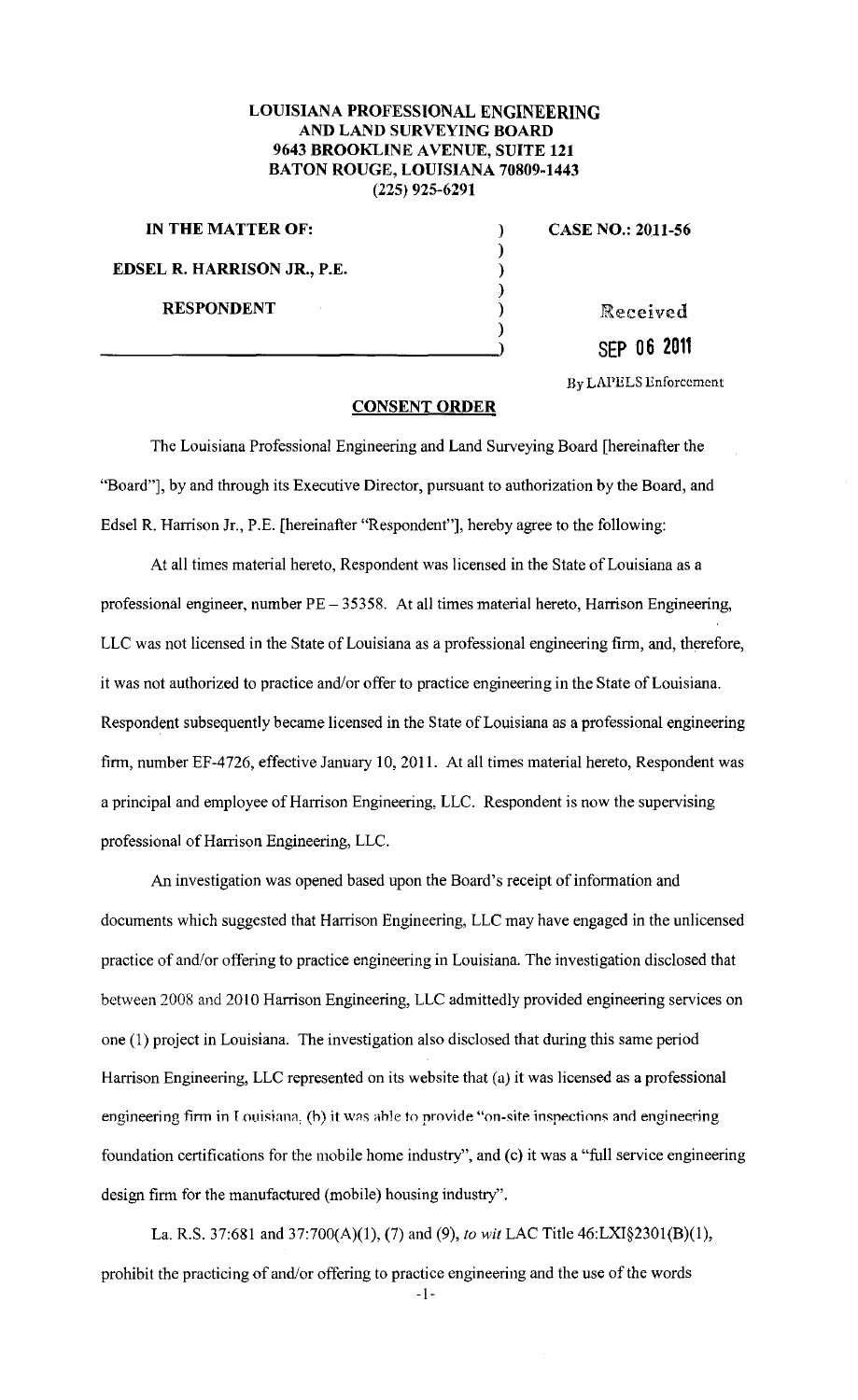"engineer", "engineering" or any modification or derivative thereof in a person's name or form of business or activity in the State of Louisiana without proper licensure. La. R.S. 37:700(A)(8) prohibits persons from falsely claiming to be licensed as a professional engineering firm in the State of Louisiana. La. R.S. 37:698(A)(l2) prohibits licensees from aiding or assisting another person in violating the laws and/or rules of the Board. La. R.S. 37:698(H) permits the Board to take disciplinary action against persons who violate La. R.S. 37:698(A)(l2), upon a finding of guilt following the preferral of charges, notice and hearing and a majority vote of its entire membership authorized to participate in the proceeding. La. R.S. 37:681, La. R.S. 37:698(A)(12) and (H), La. R.S. 37:700(A)(1), (7) and (9) and LAC Title 46:LXI§2301(B)(1) were in effect at all times material hereto.

It is undisputed that (a) at all times material hereto Harrison Engineering, LLC was not licensed to practice and/or offer to practice engineering in Louisiana, (b) between 2008 and 2010 Harrison Engineering, LLC practiced and/or offered to practice engineering and used the words "engineer", "engineering" or a modification or derivative thereof in its name or form of business or activity in Louisiana, (c) between 2008 and 2010 Harrison Engineering, LLC represented on its website that it was licensed as a professional engineering firm in Louisiana and was able to provide engineering services in Louisiana and (d) Respondent aided or assisted Harrison Engineering, LLC in violating the laws and/or rules of the Board.

By letter dated June 16, 2011, the Board gave notice to Respondent that it was considering the preferral of charges against Respondent on the grounds that he may have violated La. R.S. 37:698(A)(12), relative to the aiding or assisting of another person in violating the laws and/or rules of the Board.

Wishing to dispense with the need for further disciplinary action and to conclude the instant proceeding without further delay and expense, for the purpose of this proceeding only, Respondent and the Board do hereby enter into this Consent Order, in which Respondent of his own free will consents to the issuance of a Consent Order by the Board, wherein Respondent agrees to (a) pay a fine of five hundred (\$500.00) dollars, (b) pay administrative costs of three hundred ninety and 45/100 (\$390.45) dollars, (c) successfully complete the Board's online Louisiana Laws and Rules Quiz, (d) successfully complete the Board's online Louisiana Professionalism and Ethics Quiz, and (e) the publishing of this Consent Order on the Board's

-2-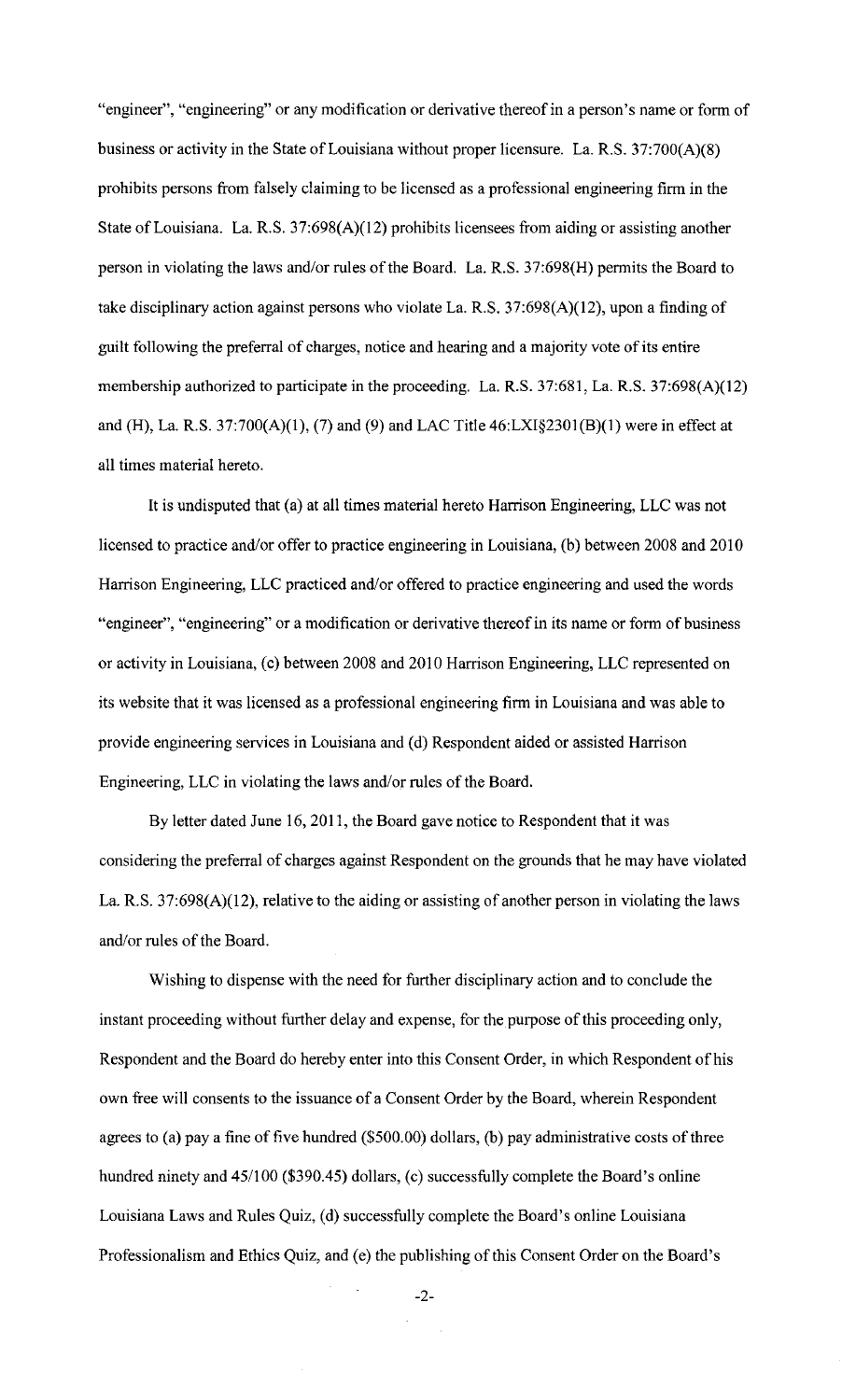website and a summary of this matter in the Board's official journal, the Louisiana Engineer and Surveyor Journal, and the reporting of this matter to the National Council of Examiners for Engineering and Surveying (NCEES), identifying Respondent by name.

Respondent admits to violations of the referenced laws aud/or rules regarding the aiding or assisting of another person in violating the laws aud/or rules of the Board. Respondent acknowledges awareness of said laws and/or rules and states that he will comply with all applicable laws and rules henceforth. Respondent has been advised of his right to be represented by counsel before the Board and/or to appear at any hearing personally or by counsel aud present witnesses and evidence in its own behalf, and he hereby waives this right and its right to appeal; and he states affirmatively that he has been afforded all administrative remedies due him under the law.

Therefore, in consideration of the foregoing and by signing this Consent Order, Respondent does hereby waive his right to a hearing before the Board, to the presenting of evidence and witnesses in his behalf, to Findings of Fact and Conclusions of Law in this case, and to judicial review of this Consent Order.

Respondent hereby represents (a) that he fully understands the meaning and intent of this Consent Order, including but not limited to its final aud binding effect, (b) that he has voluntarily entered into this Consent Order and that no other promise or agreement of any kind has been made to or with him by any person whatsoever to cause the execution of this instrument and (c) that the sanctions set forth in this Consent Order do not prevent the Board from taking further disciplinary or enforcement action against Respondent on matters not specifically addressed in this Consent Order.

WHEREFORE, the Louisiana Professional Engineering and Land Surveying Board and Respondent agree that:

1. Respondent shall pay a fine of five hundred (\$500.00) dollars, which shall be tendered to the Board by certified check payable to the Board, due upon the signing of this Consent Order; and

2. Respondent shall pay administrative costs of three hundred ninety and 45/100 (\$390.45) dollars, which shall be tendered to the Board by certified check payable to the Board, due upon the signing of this Consent Order; and

-3-